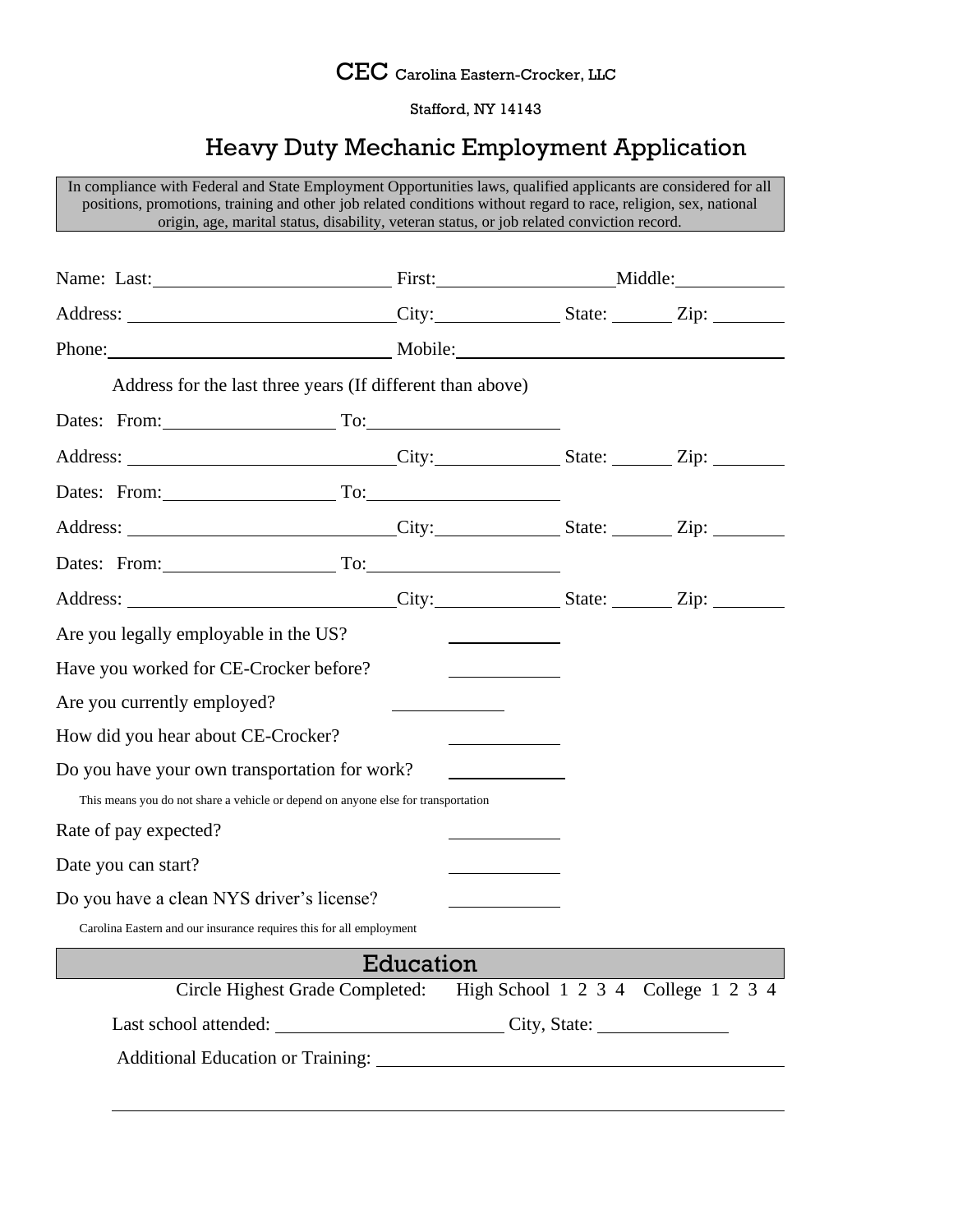|                                                             | Employment                         |  |                     |  |
|-------------------------------------------------------------|------------------------------------|--|---------------------|--|
| Applicants need to supply five years of employment history  |                                    |  |                     |  |
|                                                             |                                    |  |                     |  |
|                                                             | Dates of employment: From: To: To: |  |                     |  |
|                                                             |                                    |  |                     |  |
| Phone: Contact: Contact:                                    |                                    |  |                     |  |
| Salary/Wage: Per hour/week/year: Per hour/week/year:        |                                    |  |                     |  |
| Job Title:                                                  |                                    |  |                     |  |
|                                                             |                                    |  |                     |  |
|                                                             |                                    |  |                     |  |
| <u> 1999 - Johann Stoff, amerikansk politiker (d. 1989)</u> |                                    |  |                     |  |
|                                                             |                                    |  |                     |  |
|                                                             | Company Name: 1988                 |  |                     |  |
|                                                             | Dates of employment: From: To: To: |  |                     |  |
| Address: City: City: State: Zip:                            |                                    |  |                     |  |
| Phone: Contact: Contact:                                    |                                    |  |                     |  |
|                                                             |                                    |  | Per hour/week/year: |  |
|                                                             |                                    |  |                     |  |
|                                                             |                                    |  |                     |  |
|                                                             |                                    |  |                     |  |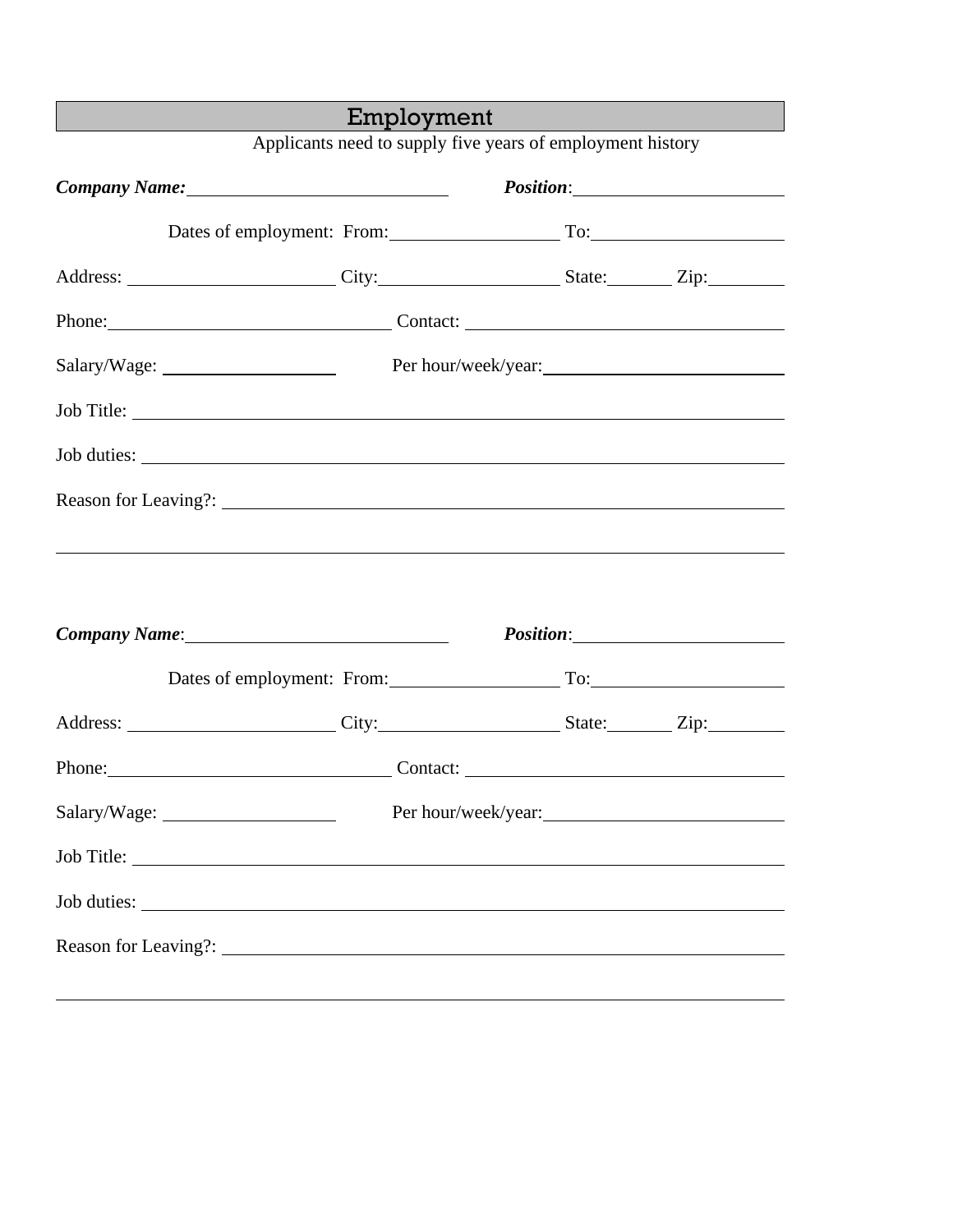| Company Name: 1988 Company Name:      |                     |  |
|---------------------------------------|---------------------|--|
| Dates of employment: From: To: To:    |                     |  |
|                                       |                     |  |
| Phone: Contact: Contact:              |                     |  |
| Salary/Wage:                          | Per hour/week/year: |  |
| Job Title:                            |                     |  |
|                                       |                     |  |
|                                       |                     |  |
| Company Name: 1988 Company Name:      |                     |  |
| Dates of employment: From: To: To:    |                     |  |
| Address: City: City: State: Zip: Zip: |                     |  |
| Phone: Contact: Contact:              |                     |  |
|                                       | Per hour/week/year: |  |
|                                       |                     |  |
| Job duties:                           |                     |  |
|                                       |                     |  |
|                                       |                     |  |
| Company Name: 1988 Company Name:      |                     |  |
| Dates of employment: From: To: To:    |                     |  |
|                                       |                     |  |
| Phone: Contact: Contact:              |                     |  |
|                                       | Per hour/week/year: |  |
| Job Title:                            |                     |  |
|                                       |                     |  |
|                                       |                     |  |